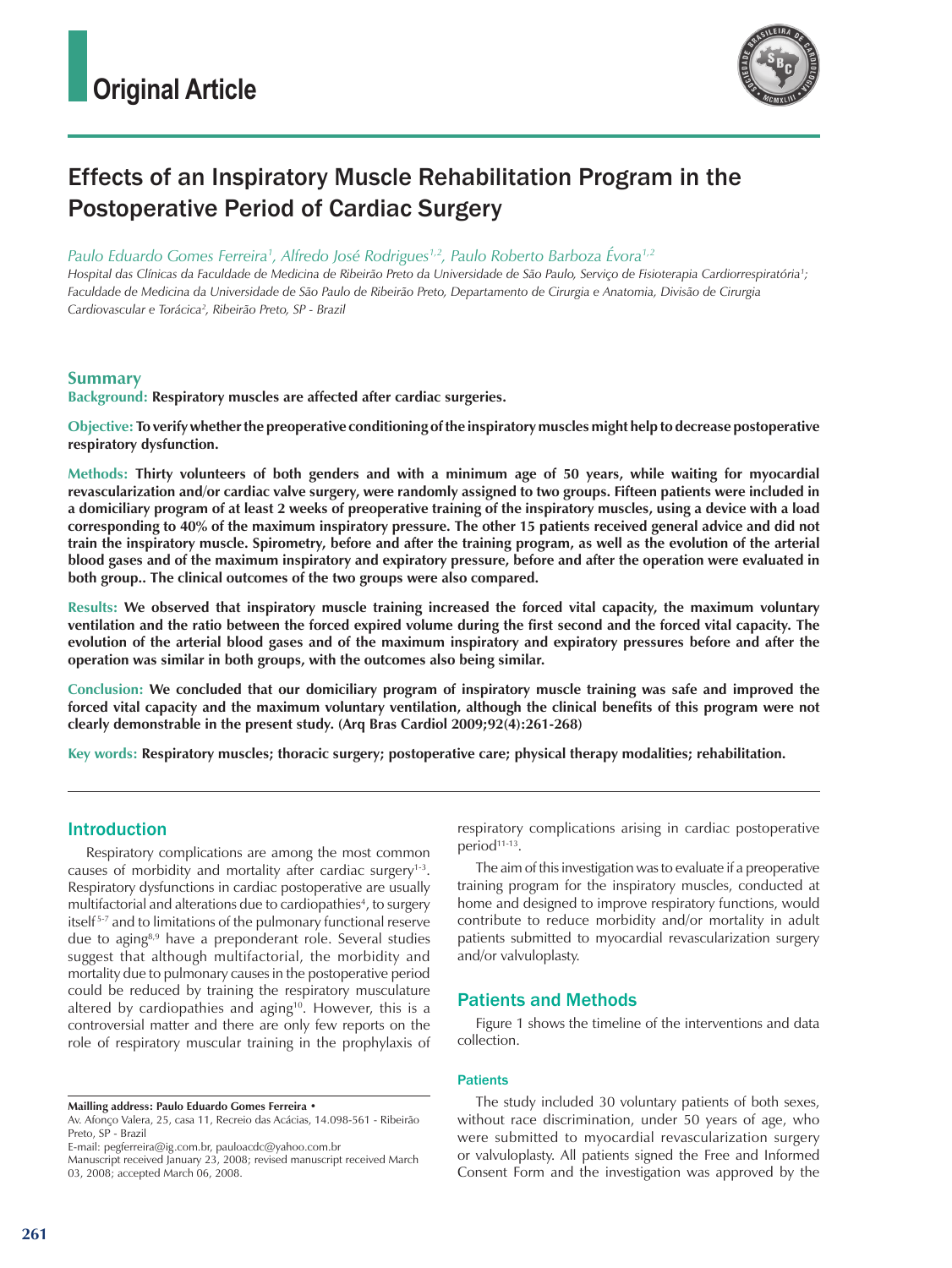

*Figure 1 - Timeline of the interventions and data collection.*

Committee on Ethics in Research of the University Hospital of the Faculty of Medicine of Ribeirão Preto, University of São Paulo (HCFMRP-USP).

The patients were randomly divided into two groups, Control Group (CG) and Respiratory Incentive Group (RI). Both groups received general information, but only the RI group was submitted to respiratory incentive.

The exclusion criteria were: patients with unstable angina pectoris at the moment of selection or during the program, congestive decompensated heart failure, lack of physical or intellectual capacity to adequately perform the prescribed exercises, complex ventricular and uncontrolled arrhythmia, uncontrolled high blood pressure (>140/90mm/Hg), myocardial infarction or cerebrovascular accident (CVA) less than three years ago, high grade atrioventricular blockade or exercise-induced bronchial spasm. Patients submitted to surgical procedures before completing a minimum of two weeks of respiratory muscle training were also excluded.

The program was discontinued for patients complaining of dyspnea, before or after exercise; abdominal or precordial discomfort or pain, or any other symptom self-characterized as anginous; dizziness, vision darkening or any other type of physical or mental discomfort; vomiting or nausea; tachycardia or bradycardia; tiredness severe enough to prevent continuous exercise; cyanosis or mucosal-skin paleness; vertigo, dizziness or loss of consciousness.

#### Physical therapeutic procedures

Patients in both groups were submitted to the following procedures: a) Manovacuometry; b) Spirometry; c) Collection of arterial blood for arterial gasometry.

#### Manovacuometry

For manovacuometry evaluations, peak inspiratory and expiratory pressures, MaxIP and MaxEP, respectively, were determined from the residual volume (RV) and total pulmonary capacity<sup>14</sup> (TPC) measured with a manovacuometer, model MV-150/300 (Ger-Ar Comércio Equipamentos Ltda. São Paulo, Brazil). Three consecutive and technically acceptable measurements were made with minimal intervals of one minute. Determinations producing values with differences >10% were discarded and new ones repeated in order to have three adequate measurements<sup>14</sup>. The first MaxIP and MaxEP determination (D0) was carried out at the start of the program, the second, soon after hospital admission for the programmed surgery (DInt) and the others at 12, 24, 48 and 72 hours, (12h PS, 24h PS, 48h PS, 72h PS respectively) after postoperative extubation. The patients were in the bed-seated position and wearing a nasal clip for all postoperative measurements.

#### Pulmonary function tests

Both groups of patients were submitted to spirometry tests at the start of the program (D0) and at hospital admission, immediately before surgery (DInt). All spirometric determinations were carried out at the Pulmonary Function Laboratory, at the University Hospital of the School of Medicine of Ribeirao Preto, University of São Paulo, by the same professional, in a constant-temperature environment (22<sup>o</sup>C) using a 9.0 liter spirometer, model GS Plus (Collins, USA).

#### Arterial gasometry

Blood samples were collected at the first spirometry determination (D0) before the exercise program and again at hospital admission (DInt). Other samples were collected after surgery, respectively, soon after orotracheal extubation and 12, 24 48 and 72 hours after postoperative extubation.

#### General advice for pre-surgery

Patients in both groups, CG and RI, were advised about surgery and postoperative peculiarities. They were informed about the damaging effects of tobacco smoking and stimulated not to smoke before surgery. Deep-inspiration exercises without special equipment and daily walks up to their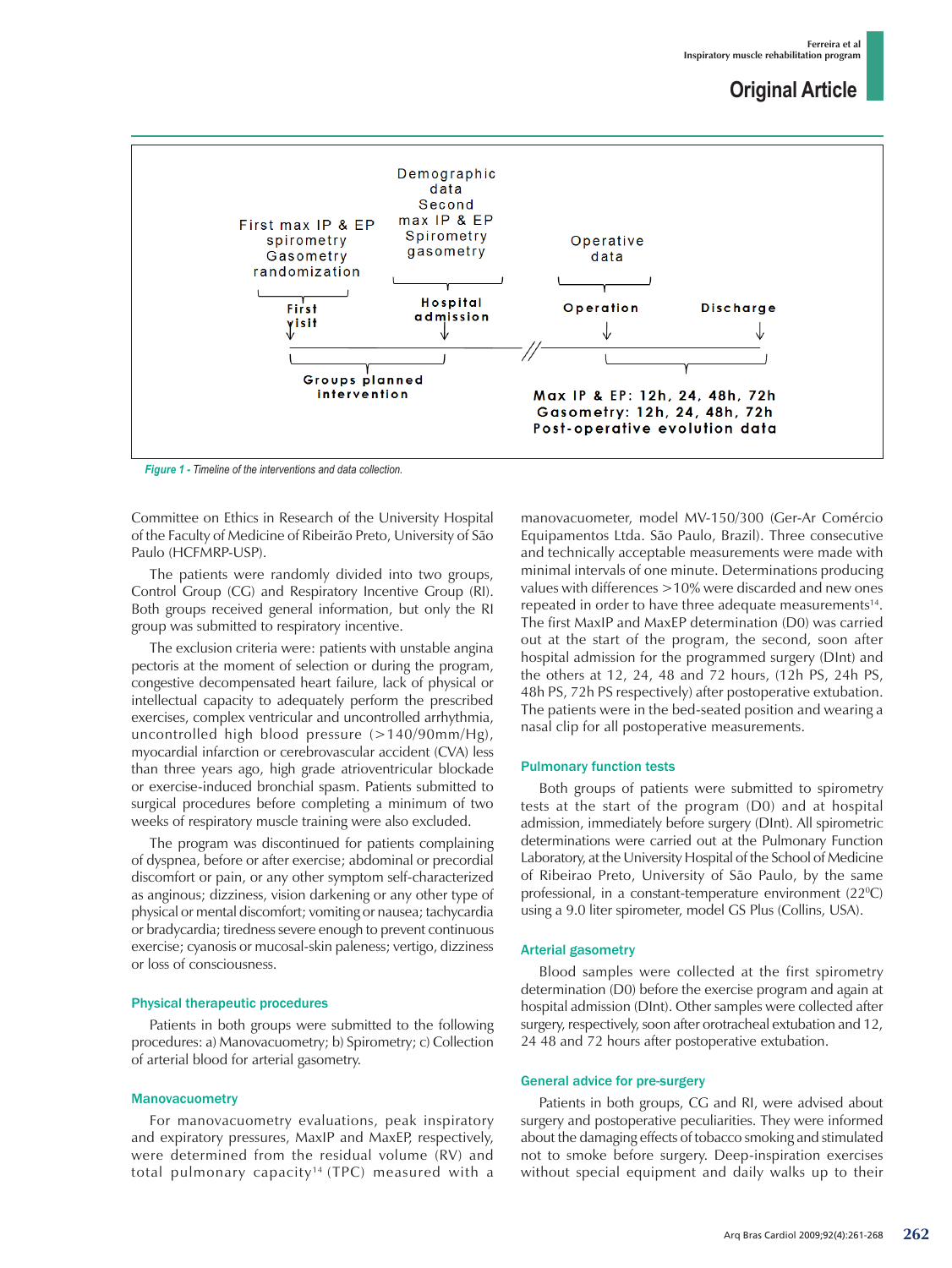own limits were also suggested to the patients. The same postoperative physical therapeutic procedures were employed in all patients from both groups, according to the necessity and routine programs established by the Physical Therapy Section of the Thoracic and Cardiovascular Surgery Division of the HCFMRP-USP.

#### Training program for the inspiratory musculature

Patients were instructed to perform five series of 10 calm and deep inspirations with at least one-minute intervals between the series, without feeling tired or sick, with the incentive of a respiratory instrument "Threshold IMT" (Respironics, Cedar Grove, NJ USA), with a load of 40% of MaxIP (D0)<sup>15</sup>. The series were to be repeated thrice daily, while waiting for the surgery.

## Statistical analysis

All values are expressed as means  $\pm$  standard deviations or percentages. The Shapiro-Wilks test was employed to determine normal distributions. The paired Student "t" test for paired and non-paired values, as indicated, was used when variables were normally distributed and continuous. If not, the Mann-Whitney or Wilcoxon tests were used. The Fisher exact test was used to compare proportions. The "Two-Way ANOVA" test compared three or more repeated measurements, intra and inter-groups.

### **Results**

None of the patients had to leave the program due to adverse events. There were no deaths during the program; one patient left the training voluntarily and no one was excluded due to surgery anticipation before at least 15 days of participation. There were no missing values for any collected data.

#### Demographic data

Table 1 shows the demographic data of patients from both groups. Except for a male prevalence in the control group ( $p=0.007$ ) there were no other significant differences between groups.

#### Operative data

Duration of aorta clamping was significantly higher in the RI group (92.07±31.03 *versus* 73.5±26.98,p=0.034). There were no differences in the periods of extra-corporeal circulation (111.6±74.06 *versus* 112.3±4.5, p=0.696) and in the number of distal anastomoses in revascularizations (2.8±0.77 *versus* 3.0±0.87, p=0.656). Myocardial revascularization was performed in 73.3% of the control group patients and in  $60.0\%$  of the RI ones ( $p=0.700$ ).

#### Respiratory function

Regarding the RI group, the time period between patients' inclusion in the program and admission for surgery, that is, the time available for respiratory musculature training, was  $154.0 \pm 87.4$  days.

|                                            | СG<br>$n = 15$   | RI<br>$N = 15$   | P     |
|--------------------------------------------|------------------|------------------|-------|
| Sex                                        |                  |                  |       |
| Male                                       | 13 (86.7%)       | $9(60\%)$        |       |
| Female                                     | $2(13.3\%)$      | 6(40%)           | 0.007 |
| Age (years)                                | 63.07± 7.93      | 62.47± 6.06      | 0.818 |
| <b>BMI</b>                                 | $28.34 \pm 3.16$ | $26.60 \pm 5.17$ | 0.815 |
| Smoker                                     | 1(6.7%)          | 3 (20%)          | 0.598 |
| Ex-smoker                                  | 4 (26.7%)        | 4(26.7%)         | 1.000 |
| Functional class (NYHA)                    |                  |                  |       |
| Class I                                    | 10 (66.7%)       | 7 (46.7%)        | 0.462 |
| Class II                                   | $3(20\%)$        | 5(33.3%)         | 0.682 |
| Class III                                  | $2(13.3\%)$      | 2(13.3%)         | 1.000 |
| Class IV                                   | $0(0\%)$         | 1(6.7%)          | 1.000 |
| FF < 35                                    | $0(0\%)$         | 2(13.3%)         | 0.483 |
| Chronic atrial fibrillation                | $3(20\%)$        | 3 (20%)          | 1.000 |
| Arterial hypertension                      | 10 (66.7%)       | 10 (66.7%)       | 1.000 |
| Heart failure                              | 0                | 1(6.7%)          | 1.000 |
| Previous myocardial<br>infarction          | 7 (46.7%)        | 4 (26.7%)        | 0.256 |
| Pulmonary systolic pressure<br>$> 40$ mmHg | $\mathbf{0}$     | 3(20%)           | 0.224 |
| Diabetes mellitus                          | $6(40\%)$        | $6(40\%)$        | 1.000 |
| Carotid artery obstruction                 | 0                | 1(6.7%)          | 1.000 |
| Obstructive pulmonary<br>disease           | 1 (6.7%)         | 1(6.7%)          | 1.000 |
| Restrictive pulmonary<br>disease           |                  |                  |       |
| Mild                                       | 0                | $1(6.7\%)$       | 1.000 |
| Moderate                                   | 0                | 1(6.7%)          | 1.000 |
| Cerebral vascular accident                 | 0                | 2(13.3%)         | 0.483 |
| Peripheral vascular disease                | $\Omega$         | $1(6.7\%)$       | 0.215 |

*BMI - body mass index; EF - ejection fraction.*

### **Spirometry**

Table 2 shows spirometry values for the control group at the beginning of the program, at hospital admission and before surgery. When comparing the spirometric values in the RI group, before and after the training period, one observes significant increases, both in absolute values and in percentages of the predictive forced vital capacity (FVC). The same was observed in absolute values of maximum voluntary ventilation (MVV), but with no significant increase in the predictive percentage. There was a significant decrease in the FEV1/FVC ratio, as FVC was increased and the forced expiratory volume after 1 second (FEV1) did not change. However, the decrease was not significant when compared to the predicted percentile of the FEV1/FVC ratio.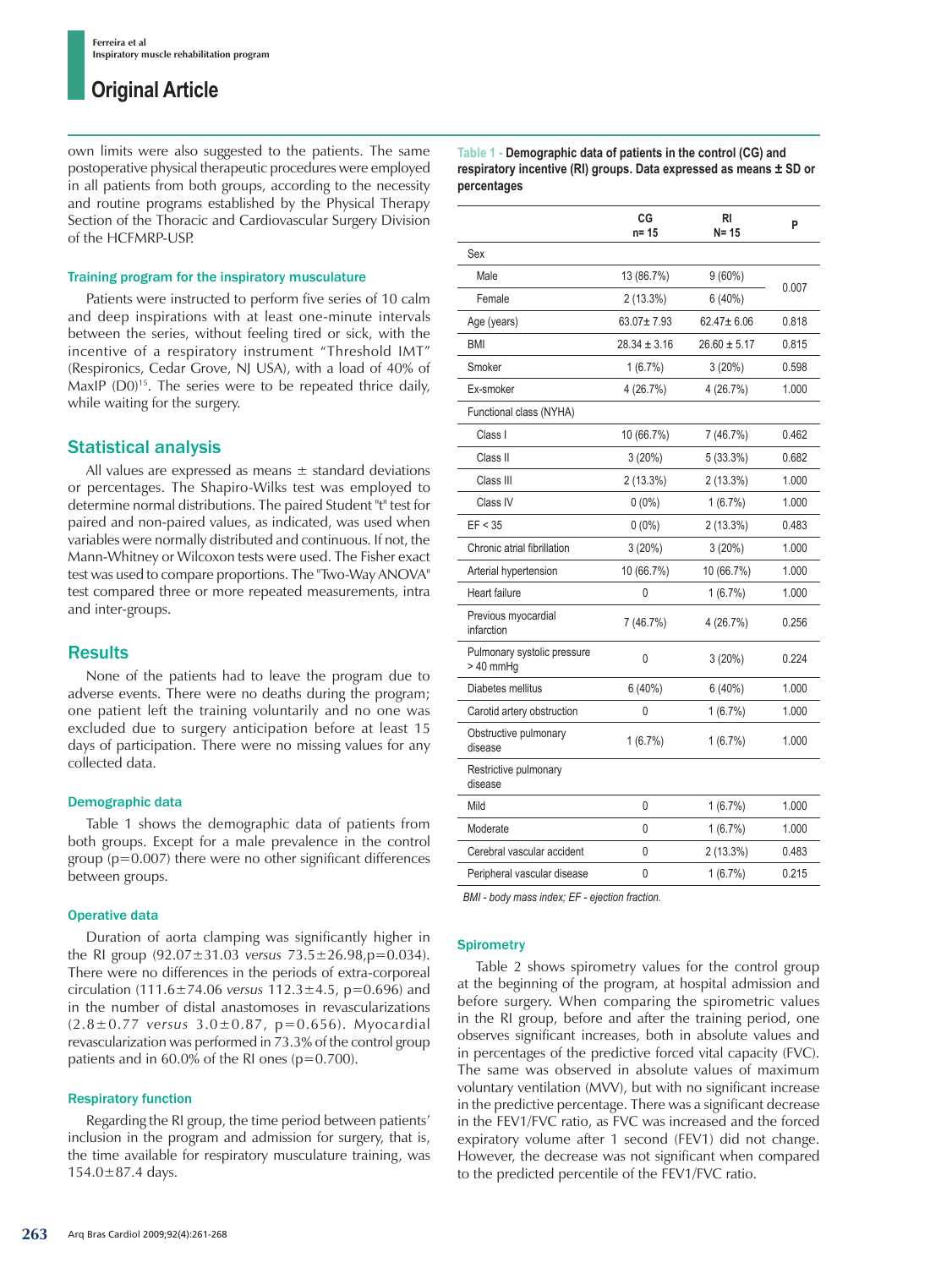|                          |                  | Control Group (CG) |       |                   | <b>Respiratory Incentive Group (RI)</b> |       |  |
|--------------------------|------------------|--------------------|-------|-------------------|-----------------------------------------|-------|--|
|                          | D <sub>0</sub>   | <b>D</b> Int       | p     | D <sub>0</sub>    | Dint                                    | p     |  |
| <b>FVC</b>               | $3.2 \pm 0.7$    | $3.2 \pm 0.74$     | 0.843 | $2.9 \pm 1.14$    | $3.1 \pm 1.6$                           | 0.006 |  |
| FVC (predicted %)        | $88.1 \pm 13.8$  | $92.1 \pm 23.73$   | 0.480 | $86.3 \pm 21.06$  | $95.7 \pm 21.5$                         | 0.002 |  |
| <b>FRC</b>               | $3.3 \pm 0.8$    | $3.5 \pm 0.82$     | 0.369 | $3.5 \pm 1.03$    | $3.3 \pm 1.4$                           | 0.307 |  |
| FRC (predicted %)        | $104.8 \pm 25.9$ | $111.6 \pm 22.36$  | 0.235 | $115.3 \pm 23.69$ | $105.9 \pm 31.7$                        | 0.230 |  |
| <b>RV</b>                | $2.8 \pm 0.7$    | $3.0 \pm 0.78$     | 0.548 | $2.7 \pm 0.51$    | $2.4 \pm 0.8$                           | 0.077 |  |
| RV (predicted %)         | $143.4 \pm 36.0$ | $148.4 \pm 29.99$  | 0.571 | $144.2 \pm 22.04$ | $109.3 \pm 51.3$                        | 0.079 |  |
| <b>TPC</b>               | $6.1 \pm 1.4$    | $6.23 \pm 1.36$    | 0.364 | $5.8 \pm 1.57$    | $5.6 \pm 1.8$                           | 0.208 |  |
| TPC (predicted %)        | $106.8 \pm 19.4$ | $112.1 \pm 19.15$  | 0.224 | $107.6 \pm 20.7$  | $100.8 \pm 19.5$                        | 0.157 |  |
| <b>MVV</b>               | $79.4 \pm 24.5$  | $72.9 \pm 30.37$   | 0.278 | $76.0 \pm 34.37$  | $83.1 \pm 35.9$                         | 0.044 |  |
| MVV (predicted %)        | $75.5 \pm 18.8$  | $70.1 \pm 22.42$   | 0.343 | $73.9 \pm 22.72$  | $81.8 \pm 23.4$                         | 0.075 |  |
| FEV1                     | $2.4 \pm 0.6$    | $2.4 \pm 0.61$     | 0.800 | $2.3 \pm 0.89$    | $2.4 \pm 0.9$                           | 0.453 |  |
| FEV1 (predicted %)       | $92.3 \pm 17.1$  | $93.3 \pm 21.19$   | 0.743 | $92.9 \pm 22.29$  | $97.7 \pm 23.0$                         | 0.246 |  |
| FEV1/FVC                 | $75.1 \pm 9.6$   | $73.8 \pm 9.56$    | 0.460 | $79.7 \pm 5.68$   | $76.2 \pm 6.2$                          | 0.008 |  |
| FEV1/FVC (predicted %)   | $103.4 \pm 14.$  | $103.0 \pm 12.04$  | 0.925 | $109.0 \pm 10.07$ | $102.9 \pm 11.7$                        | 0.097 |  |
| FEF 25-75%               | $2.1 \pm 1.0$    | $2.1 \pm 1.06$     | 0.817 | $2.4 \pm 1.14$    | $2.2 \pm 1.3$                           | 0.216 |  |
| FEF 25-75% (predicted %) | $78.6 \pm 38.3$  | $75.7 \pm 33.16$   | 0.720 | $88.6 \pm 34.45$  | $83.0 \pm 40.2$                         | 0.377 |  |
| <b>FEF 50%</b>           | $2.6 \pm 1.7$    | $2.5 \pm 1.35$     | 0.777 | $3.5 \pm 1.56$    | $3.4 \pm 1.8$                           | 0.750 |  |
| FEF 50 % (predicted %)   | $57.1 \pm 36.6$  | $55.0 \pm 28.11$   | 0.815 | $71.5 \pm 28.96$  | $72.0 \pm 36.7$                         | 0.951 |  |
| FEF 75 %                 | $0.74 \pm 0.4$   | $0.68 \pm 0.34$    | 0.427 | $1 \pm 0.47$      | $0.94 \pm 0.48$                         | 0.532 |  |
| FEF 75 % (predicted %)   | $43.6 \pm 22.3$  | $41.45 \pm 20.74$  | 0.623 | $50.44 \pm 22.4$  | $49.66 \pm 24.8$                        | 0.861 |  |
|                          |                  |                    |       | 3                 | 9                                       |       |  |

**Table 2 - Spirometry values for both groups of patients, CG and RI, measured at the start of the program (D0) and at the time of hospital** 

*FVC - forced vital capacity; FRC - functional residual capacity; RV - residual volume; TPC - total pulmonary capacity; MVV - maximal voluntary ventilation; FEV1 - forced expiratory volume after one second; FEF - forced expiratory flow.*

#### Manovacuometry

There was no significant difference between groups concerning Max IP and Max EP. However, in both groups, Max IP was significantly increased when comparing values at hospital admission with the ones determined on D0, considered as control values in each group (Figure 2). All determinations of postoperative MaxIP were significantly lower (p<0.001). MaxEP evolution was similar to MaxIP, as demonstrated in Figure 3, except that there was no difference between the first determination (D0) and the one on the day of hospital admission. However, the decrease in the postoperative determinations was significant, when compared to D0 (p<0.001).

#### **Gasometry**

Figure 4 shows that the temporal evolution of arterial PO2 was not different between the two groups. There was a significant PO2 increase  $(p<0.001)$  in both groups, immediately after extubation when compared to D0, due to routine oxygen supplementation to all patients at this time. However, values returned to levels similar to D0 in further determinations during the postoperative period. Temporal evolution of PCO2 shown in Figure 5 does not indicate differences between groups. In addition, the PCO2 arterial values were kept in the normal range and developed in similar manner. In both groups a significant decrease of arterial PCO2 was evident after 48 and 72 hours, in comparison to D0, but the values were still within the normality range.

#### Postoperative clinical evolution

Table 3 shows the incidence of complications and postoperative mortality rates in each group. Although the differences were not significant, there were four deaths (up to 30 days after hospital release). Of these, three occurred in the RI group: one due to aortoiliac thrombosis, the second was a sudden death of undisclosed cause and the third was caused by postoperative pneumonia. The only death in the control group was due to refractory heart failure in the immediate postoperative period. All these patients presented left ventricular dysfunction in preoperative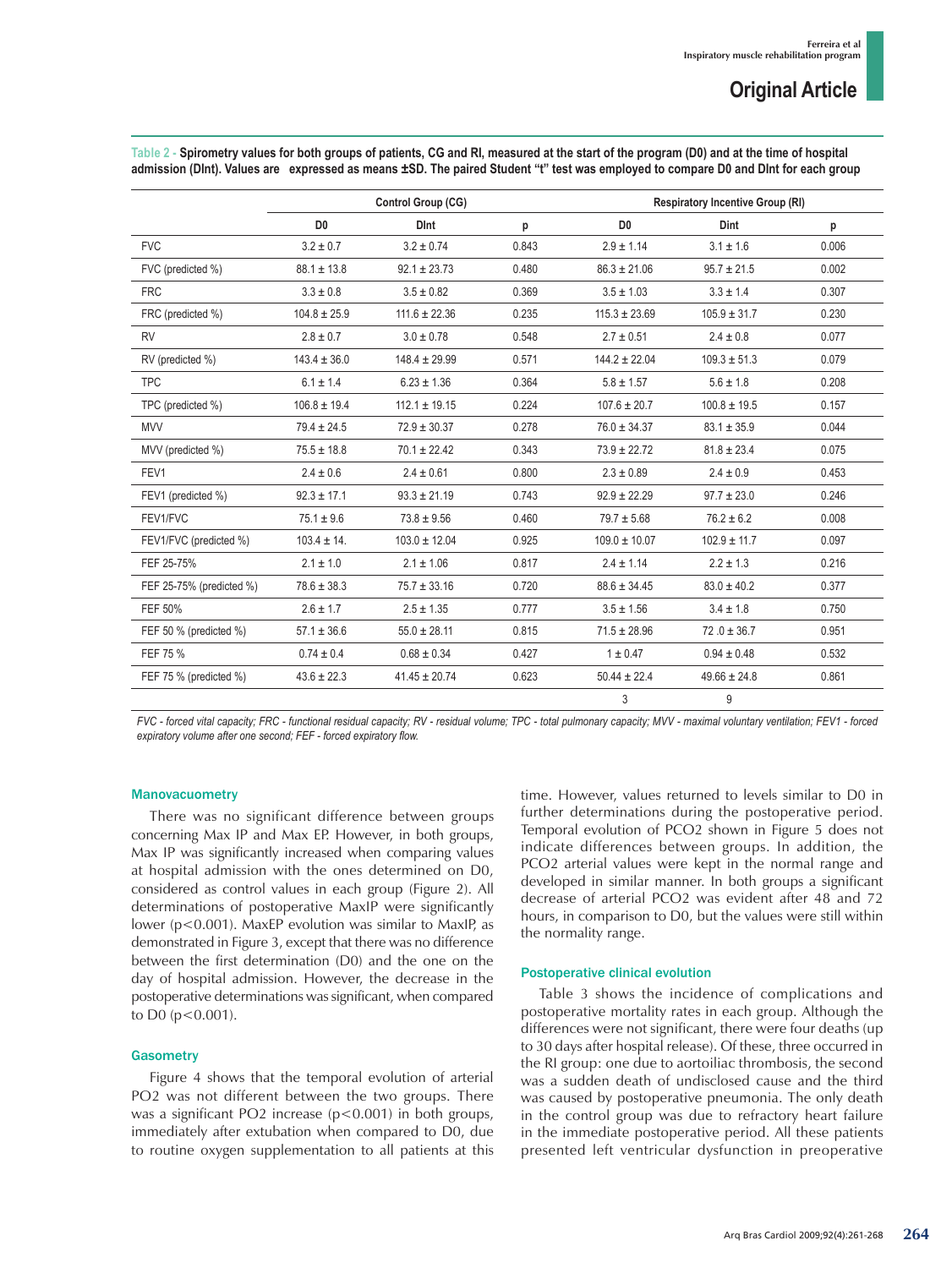

Figure 2 - Variations in the peak inspiratory pressure (Max IP) at the start of the program (D0), at the day of hospital admission and 12, 24, 48 and 72 hours postoperatively *in both CG and RI groups. \* significant difference (p<0.001) in relation to D0 in the same group.*



*Figure 3 - Variations in the peak expiratory pressure (Max EP) at the start of the program (D0), at the day of hospital admission and 12, 24, 48 and 72 hours postoperatively in both CG and RI groups. \* significant difference (p< 0.001) in relation to D0 in same group.*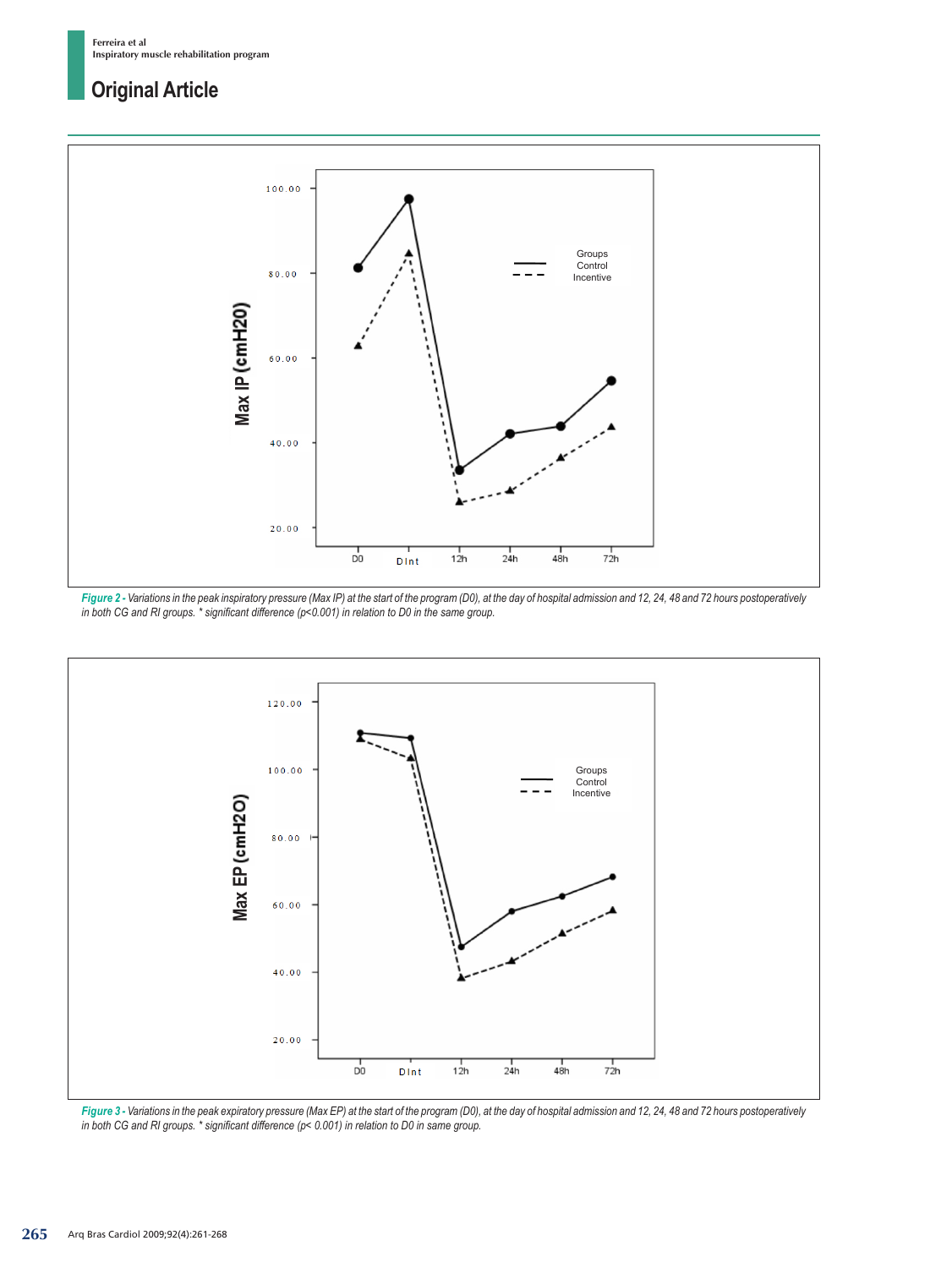

*Figure 4 - PO2 temporal evolution at the start of the program (D0), on the hospital admission day (DInt), soon after orotracheal extubation and 12, 24, 48 and 72 hours postoperatively in both control (CG) and respiratory incentive (RI) groups . \* significant difference (p<0.001) in relation to D0 in the same group.*



*Figure 5 - PCO2 temporal evolution at the start of the program (D0), on the hospital admission day (DInt), soon after orotracheal extubation and 12, 24, 48, and 72 hours postoperatively in both control (CG) and respiratory incentive (RI) groups. \* significant difference (p<0.001) in relation to D0 in the same group.*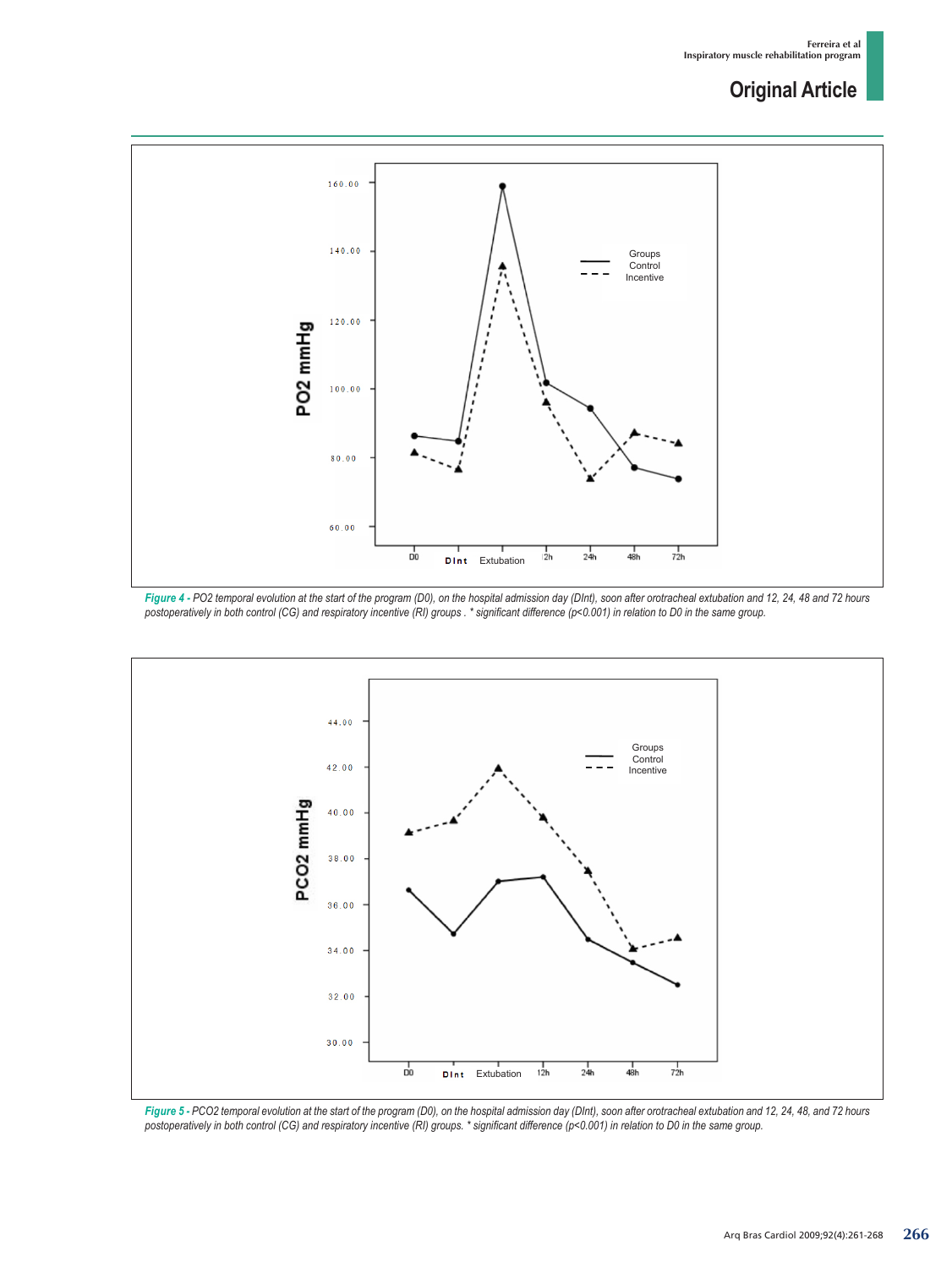#### **Table 3 - Postoperative clinical evolution**

|                               | Groups      |             |       |
|-------------------------------|-------------|-------------|-------|
|                               | CG<br>n= 15 | RI<br>n= 15 | P     |
| Pneumonia                     | 0           | 1(6.7%)     | 1.000 |
| Prolonged ventilation (> 48h) | 0           | 1(6.7%)     | 1.000 |
| Renal failure                 | 0           | $3(20\%)$   | 0.224 |
| Heart failure                 | $1(6.7\%)$  | 1(6.7%)     | 1.000 |
| Deaths                        | $1(6.7\%)$  | 3(20%)      | 0.598 |

period (ejection fraction ≤0.35 and/or Functional Class III/IV of NYHA).

## **Discussion**

Although the results of the preoperative muscular inspiratory training did not show apparent clinical benefits, it significantly improved the ventilation function, as judged by the increased forced vital capacity and the maximum voluntary ventilation.

As expected, the inspiratory musculature training did not influence MaxEP. However, the increase in MaxIP was significant at the hospital admission day in comparison to the first value (D0) determined in both groups. Although the only group that showed ventilatory function benefits was the one receiving training, as shown by the spirometry values at hospital admission, the improvement in the MaxIP regardless of training suggests that a previous methodological knowledge by the patients could have contributed to better testing conditions at hospital admission. Similar results were reported by Newall et al<sup>16</sup>, in their control patients, although their argumentation was that high-intensity exercises without load performed by the control patients could have improved the inspiratory function expressed by high Max IP also in this group.

In the present study, the control group did not have a specific training of the inspiratory musculature, but they were equally advised to stop smoking, practice daily walking exercises, in addition to receiving instructions for deep respiratory exercises, consisting of 3 series of 10 repetitions, daily, without apparatus.

It is possible that these measurements and exercises, even without loads, may have contributed to the improvement in the MaxIP in the control group. The lack of alterations in the spirometric values in this group reinforces the hypothesis that previous knowledge of the manovacuometry technique influenced the obtaining of Max IP values.

The positive effects of the inspiratory musculature training on pulmonary ventilation were demonstrated by the elevated forced vital capacity (FVC) and maximal voluntary ventilation (MVV), although clinical benefits were not apparent. However, considering that several of the voluntary patients did not present pulmonary dysfunction, it is difficult to show clinical benefits. Nevertheless, other studies<sup>11,12,17</sup> have suggested the preoperative training as a preventive factor of respiratory complications, as well as in clinical situations such as heart failure, improving dyspnea sensations, with the possibility of increasing walking distances and resulting in a better quality of life<sup>18</sup>.

One aspect of the program, which cannot be controlled by the organizers, is the time period from the start of the program to hospital admission for surgery. As in many other Brazilian institutions, the repressed demand for cardiac surgeries funded by the Federal Health Services (SUS) is very high, resulting in long waiting periods and decreased motivation among the patients. Some authors have considered<sup>16,18</sup> that the effects of respiratory training may last for several weeks after finishing the training and this may explain the positive spirometry results in a population whose adherence to the program diminished with time.

The significant postoperative reduction in the respiratory musculature performance was expected, as reflected by lower values in MaxEP and IP in both groups. Pain, the effects of cardiac surgery on muscular function and the effect of pain relievers are probable contributors to these findings. As mentioned before, the high PO2 at extubation was probably due to oxygen supplementation within the first 12 hours after surgery. The arterial PCO2 reduction observed 48 and 72 hours postoperatively has no clinical value, as it is within the normality range.

Perioperative respiratory training is considered beneficial by several surgeons and physical therapists, especially in the postoperative period, although there is no consensus on its prophylactic efficacy. Contrarily, Pasquina et al<sup>19</sup>, concluded in a recent review that the prophylactic respiratory physical therapy is ineffective to prevent post-cardiac surgery pulmonary complications. In addition to complaining about the quality of some of the studies, the authors considered that there is not enough evidence to warrant the usefulness of these procedures. Thus, prospective studies about the prophylactic character of respiratory physiotherapy are in demand. The prospective study of Leguisamo et al<sup>20</sup> found that a preoperative program of physical therapy resulted in significant reduction in the hospital stay duration<sup>20</sup>.

The present study, although prospective with a random choice of voluntary patients, is not criticism-free. The number of subjects is small especially considering the two kinds of cardiac surgery. In addition, lack of strict monitoring may have compromised the efficacy of the program, undermining its clinical benefits.

The fact that just one intervention and one modality of respiratory exercise were used is another possible characteristic bound to be criticized.

Whether the improvement in some spirometric parameters seen after inspiratory muscular training is to be translated into clinical benefits is a question that demands further clinical studies involving a considerable greater number of subjects.

In conclusion, the study showed that the muscular inspiratory training program may be conducted at home, is safe